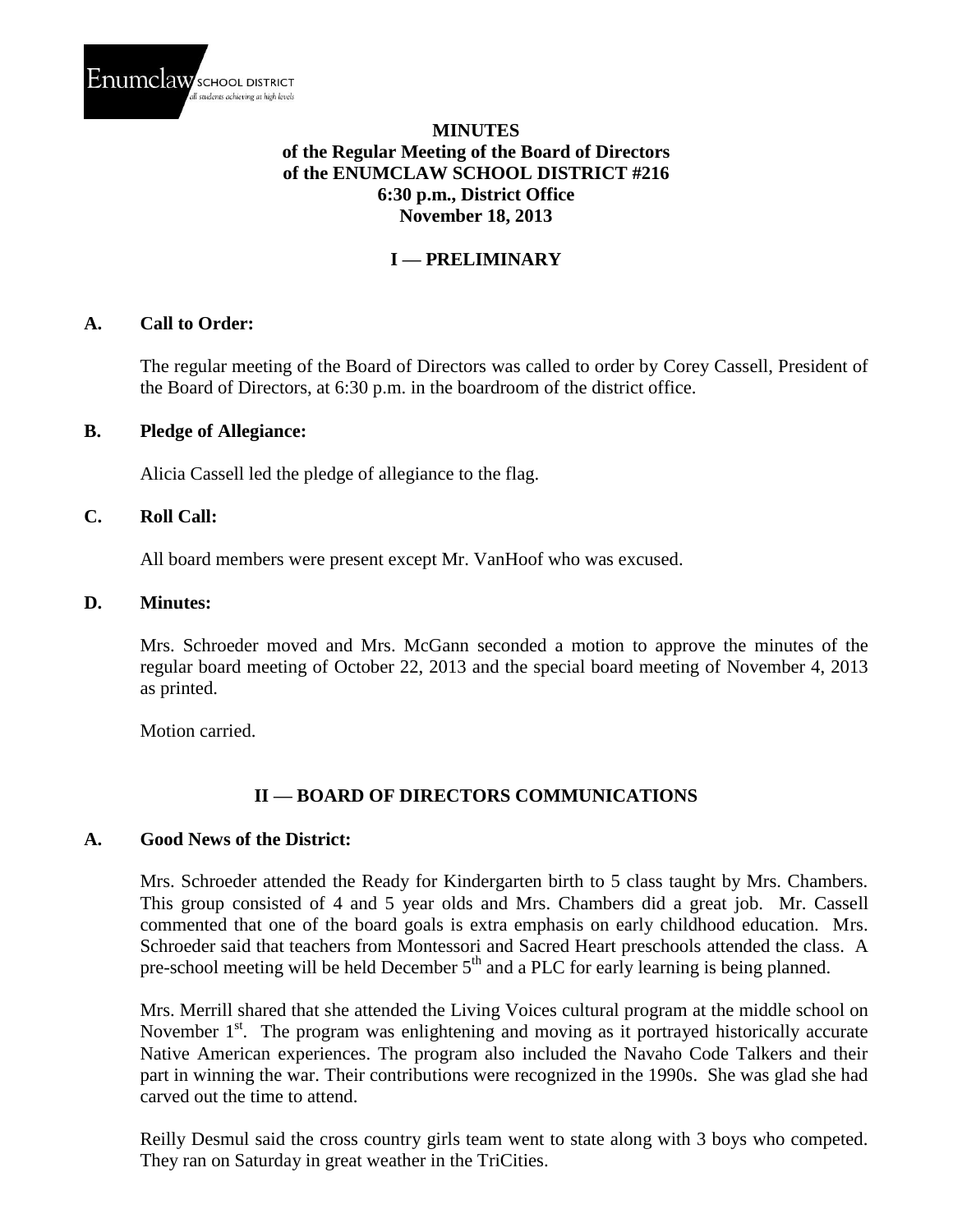Katja Barnhart shared the Key Club collected 700 cans of food for the food bank. Honor Society went to Tacoma where they had a toy drive for underprivileged children. Reilly added they will be making Christmas cards for residents at the retirement home in December.

Mrs. McGann attended the Black Diamond PTA movie night that was well attended. She also attended the Thunder Mt. PTSO meeting and enjoyed it. They sponsor the Float Friday which is well-loved by the middle schoolers. Mrs. McGann attended the Growth Management Act meeting at Black Diamond that was hosted by Pam Roach and the Governmental Operations Committee. She also attended the Focus on Education Tour which focused on early learning. The group toured Kibler, Westwood and Southwood Elementaries. The tour was enjoyed by the public and the day ended with a great luncheon prepared by our kitchen staff. 200 people were served at the 5<sup>th</sup> annual Community Thanksgiving Dinner in Black Diamond. Mrs. McGann gave kudos to the grounds crew who was out mowing in inclement weather. She thanked them for the work they do and for braving the elements. Mr. Cassell concurred that they do a nice job.

Mrs. Cassell said the Robotics competition would take place at Tahoma Middle School Friday evening at 5:00 pm. This is the first league competition for middle school students and they have three robots ready to go. Mrs. Merrill requested students bring the robots to a board meeting to exhibit. Mr. Cassell expressed his gratitude to Subway for sponsoring sandwiches for the Robotics students. Reilly said they supplied sandwiches for the cross country team too! Mrs. McGann commented that Jack and the boys thoroughly enjoy the robotics competition. Mr. Cassell shared that Enumclaw would host the league competition in the Commons on December  $20<sup>th</sup>$ .

# **B. Superintendent Report:**

Mr. Nelson showed pictures from the Focus on Ed event that were displayed on the WASA website. He said it was a nice group and a great experience. We chose to tour the K-2 classrooms because of the focus on early childhood education.

Tuesday, Mr. Nelson was hosting the newly elected officials at a luncheon for a "State of Our District" update. He would be sharing about community partnerships: kindness initiative, early childhood, and the focus on drug and alcohol prevention.

Congratulations to the volleyball team for having the highest GPA in the state. This is a huge tribute to the girls. They will be honored at the December board meeting.

Mr. Iacobazzi, Mr. Osborn, and Mr. Davidson attended the Discipline Summit with Mr. Nelson which was hosted by judges in the county. The district was invited and it was a great opportunity to receive information about the new legislative action to keep students in school, and how to change the culture. It is a fact that students who are suspended from school are more likely to drop out. It was a great one-day think tank. As a result, Mr. Nelson will meet monthly with Mr. Osborn, Mr. Iacobazzi, and Mr. Davidson to discuss issues as they arise. It was a captivating day and well worth the time. We could see legislative change that determines how many days a student can be suspended. This legislation is coming from judges and strong parent advocacy groups.

Mr. Nelson met with the new Chamber director and president-elect to touch base. He wanted to build understanding with the director around the Retirement Tea and the New Teacher Breakfast. There is value in having one of the Cabinet members on the board. Mr. Parker took Mr. Nelson's position on the Chamber Board.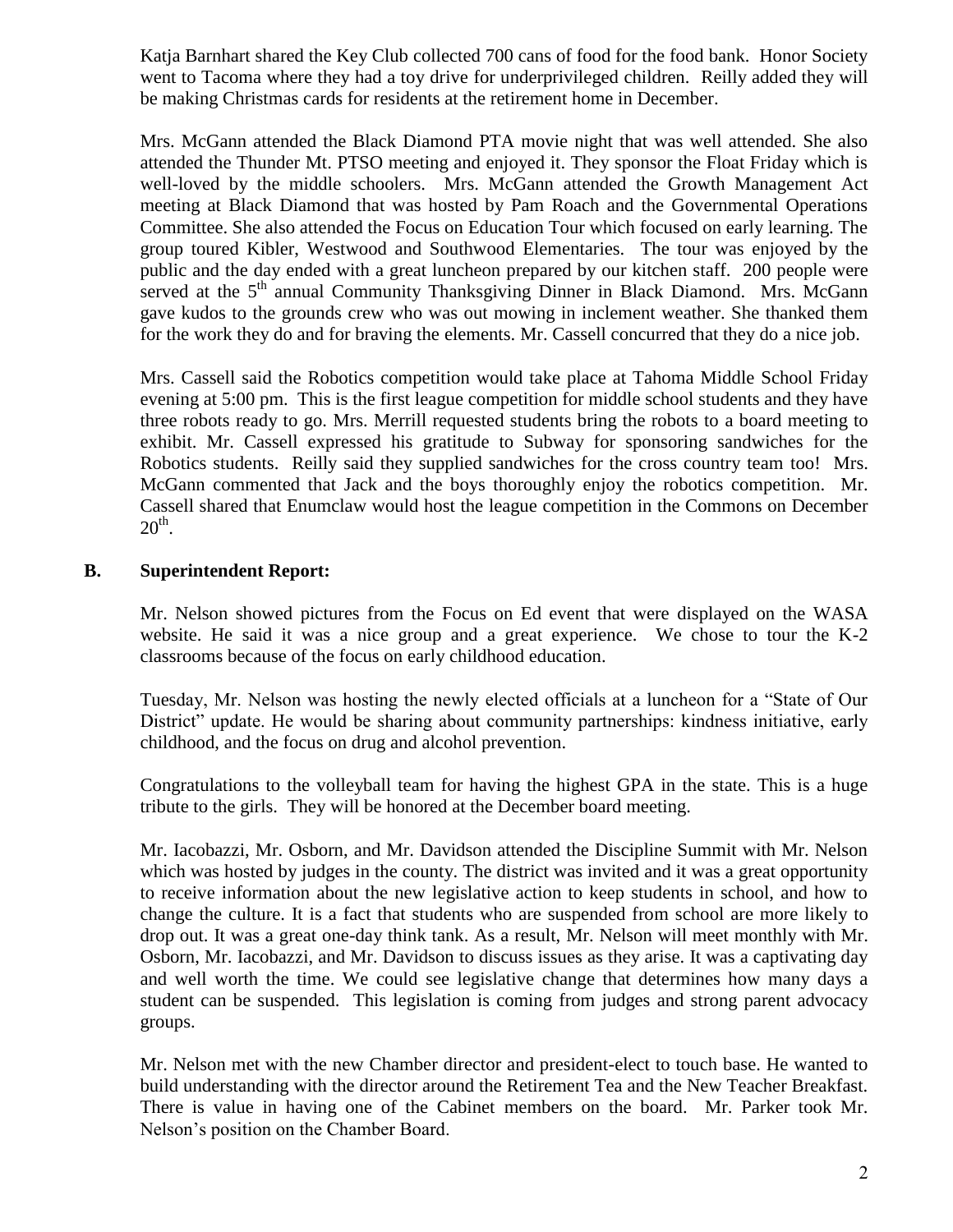Mr. Nelson shared with the board that there are two big laws to keep on the forefront of the conference: the law around changes with LAP and funding, and K-2 reading. The new law requires that Highly Capable Programs be provided K-12 without any additional funding. There are classes available to our high school students but our program focuses on elementary. At the middle school, kids could be clustered in a core class. We want to accelerate the learning of every student. It will be fascinating to see how it will look and how to increase services with a small amount of funding. We aren't a big system. When Mr. Nelson became superintendent, the assistant superintendent position was not filled. These new mandates change things drastically as we don't have the staffing to oversee some of these programs and need to figure out how to do that in the future. Large district have directors to run special programs. A principal can't do that job and oversee these programs any longer. Mr. Nelson wanted the Board to know about these changes before the conference. Mr. Cassell asked if Mr. Nelson knew of any other districts that have implemented a K-12 Highly Capable program. Mr. Nelson did not. He outreached to Superintendents Keating and Curry. Neither has approached this yet. It will be a challenge. Mrs. Merrill added that big foundations in large districts help to fund these programs.

Mr. Cassell asked if anyone present wished to address the board as a whole to please step forward and state their name and complete an information card for the board secretary. He explained we want to properly record and recognize those who present during the meeting. Mr. Cassell reminded the audience there is a three-minute time limit.

### **III — HEARING OF PERSONS DESIRING TO ADDRESS THE BOARD AS A WHOLE**

No one present wished to address the board.

# **IV — ADMINISTRATION/BUSINESS**

### **A. Payroll and Vouchers:**

Mr. Madden presented the list of top ten expenditures in the district as follows: Hewlett Packard; Food Service of America; Overlake Hospital; Puget Sound Energy; KCDA, Associated Petroleum; Warranty Plus; Houghton-Mifflin; NW ESD 189; and City of Enumclaw.

Mr. Madden shared a list of the local businesses with which the district did \$27,079 of business in the month of October. The district is pleased to support local businesses and purchase their products.

Mr. Cassell commented that he likes seeing the steady decline in utilities costs. That expenditure is half of what it was four years ago. Mrs. Merrill commented on the computer expense and stated that it is exciting to see kids are utilizing the laptops for more than testing.

Mr. Cassell reminded the audience that the board receives their packets a week ahead to review and ask any questions regarding the vouchers.

After reviewing all vouchers, Mrs. Merrill moved and Mrs. McGann seconded to approve general fund vouchers in the amount of \$673,918.41; capital projects in the amount of \$257,331.47; associated student body fund in the amount of \$48,969.29; and ratification of the general fund payroll warrant for October in the amount of \$2,854,423.61.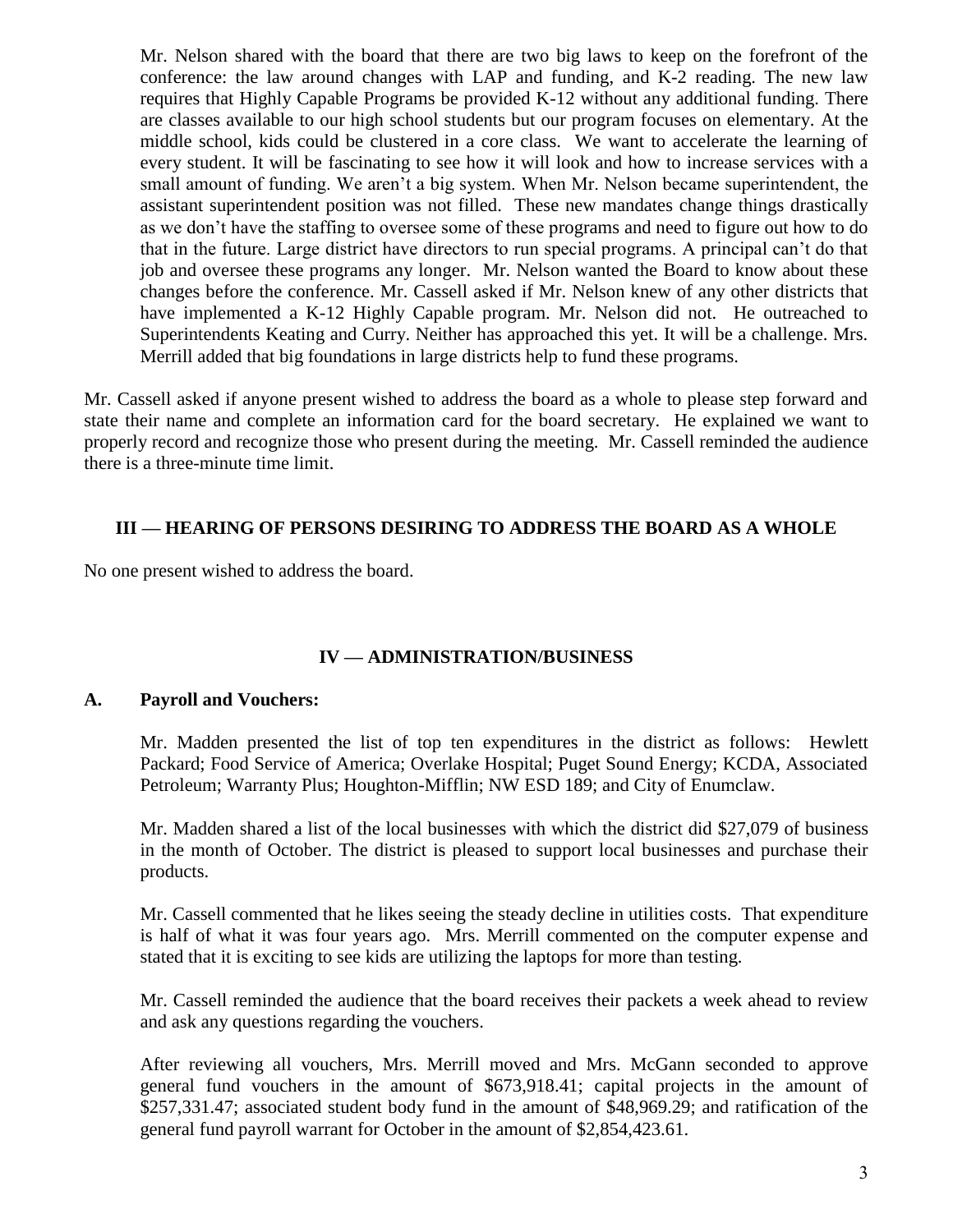Motion carried.

# **B**. **Consent Agenda:**

- 1. **Donation of \$1,000 from the Helac Corporation to the EHS Robotics Program**
- **2. Donation of \$1,500 from the Muckleshoot Tribe to Enumclaw Middle School to be used for Alpha Club and Saul Haas**
- **3. Donation of \$1,500 from the Muckleshoot Tribe to Sunrise Elementary to be used for the Dancing Classrooms program**
- **4. Donation of \$5,300 from Kibler PTA to Kibler Elementary to be used for classroom allocations and 2nd grade swim lessons**
- **5. Donation of \$1,500 from the Muckleshoot Tribe to Westwood Elementary to be used for literacy**
- **6. Purchase of Tintri T650 Hybrid Storage Array in excess of \$50,000**
- **7. Personnel Report**

The consent agenda was presented by Mr. Cassell. Mrs. McGann moved and Mrs. Schroeder seconded to approve the consent agenda.

- 1. Donation of \$1,000 from the Helac Corporation to the EHS Robotics Program
- 2. Donation of \$1,500 from the Muckleshoot Tribe to Enumclaw Middle School to be used for Alpha Club and Saul Haas
- 3. Donation of \$1,500 from the Muckleshoot Tribe to Sunrise Elementary to be used for the Dancing Classrooms program
- 4. Donation of \$5,300 from Kibler PTA to Kibler Elementary to be used for classroom allocations and 2nd grade swim lessons
- 5. Donation of \$1,500 from the Muckleshoot Tribe to Westwood Elementary to be used for literacy
- 6. Purchase of Tintri T650 Hybrid Storage Array in excess of \$50,000
- 7. Personnel Report

# **Classified:**

- A. New Hires:
	- 1. John Vick, driver, transportation, effective 10.1.2013
	- 2. Linda Phillips, paraeducator, Black Diamond, effective 11.12.2013
	- 3. Whitney Anderson, paraeducator, Black Diamond, effective 9.19.2013
- B. Resignation:
	- 1. Nedra Sapanos, kitchen assistant, Westwood, effective 10.30.2013
	- 2. Sharon Luthi, kitchen assistant lead, Black Diamond, effective 10.25.2013
	- 3. Kimberly Sales, paraeducator, Southwood, effective 10.22.2013
	- 4. Lenora Triplett, kitchen assistant lead, TMMS, effective 1.2.2014
- C. Leave Replacement:
	- 1. Kathleen MacDougall, paraeducator, Southwood, effective 10.10.2013
- D. Leave of Absence: 1. Dennis McNeill, driver, transportation, effective 10.23.2013
- E. Change of Assignment: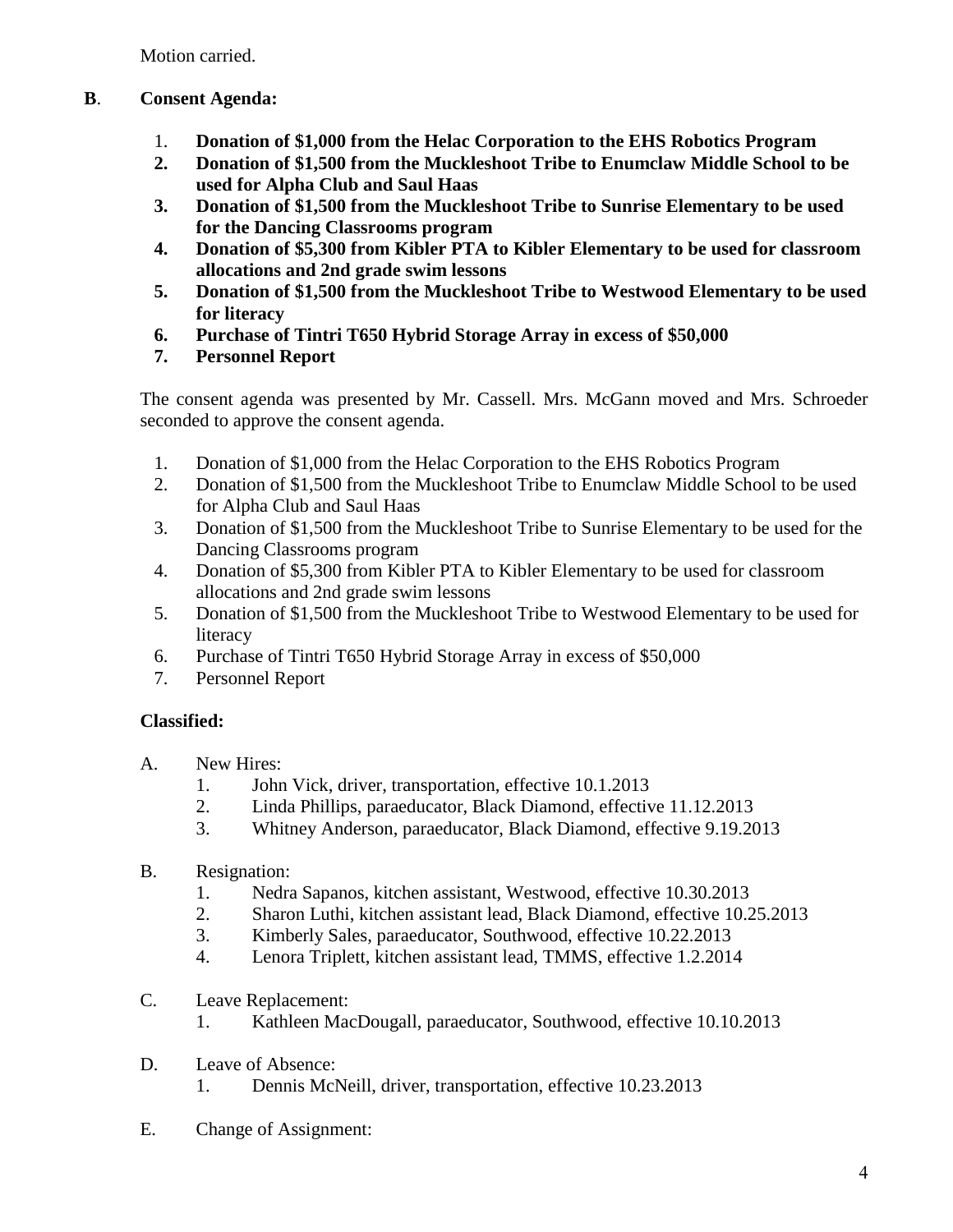1. Wanda Madill, Title Paraeducator (1 hr from building), Sunrise, effective 11.5.2013

# **Supplemental Contract:**

- A. New Hires:
	- 1. Julie Anderson, assistant girls' basketball coach, EHS, effective 11.18.2013
	- 2. Rachelle Gay, assistant girls' basketball coach, EHS, effective 11.18.2013
	- 3. Michael Belcourt, assistant wrestling coach, TMMS, effective 10.23.2013

Motion carried.

# **C. School Improvement Plans:**

Mr. Parker presented the annual School Improvement Plans for all eight buildings. The principals worked hard to create meaningful plans. Each building had two documents: a narrative and a plan for this year. The School Improvement Plans can be found on the district website. The presentation was followed by board discussion. The board expressed their appreciation for the continuity and format of the plans.

Mrs. McGann moved and Mrs. Schroeder seconded to approve the School Improvement Plans for 2013-14.

Motion carried. Mr. Nelson expressed his appreciation to Mr. Parker and the principals for all their work on these plans.

# **D. Resolution # 998: Capital levy for Instructional Technology Improvements:**

Mr. Nelson stated this is an exciting resolution to bring to the board. The proposed levy will be taken to the voters on February 11, 2014 and will be used for the sustainable classroom and infrastructure. The board worked on this for three months and determined the best plan was to run a 6-year levy at .26/\$1,000. These decisions will set the system up for success in the future. Mr. Nelson has presented the levy plan at three schools in the system and has had a great response. Mr. Cassell's letter will be in the Connection this week. The levy is a headline on the website and is on Facebook. The website is easy to navigate to get to the informational links. Mr. Nelson wanted to wait until the regular election was over to release our information. He feels good about this plan, that it is the right thing to do to support the gift the voters gave us in 2009. The staff and students are benefitting from it.

Mrs. Merrill moved and Mrs. Schroeder seconded to approve Resolution # 998: Capital levy for Instructional Technology Improvements.

Motion carried.

# **E. Second Reading:**

**Policy 2410: High School Graduation Requirements Policy 2413: Equivalency Credit for Career and Technical Education Courses Policy 3226: Interviews and Interrogations of Students on School Premises Policy 3240: Student Conduct Expectations and Reasonable Sanctions Policy 3246: Use of Isolation, Restraint, Restraint Devices and Reasonable Force**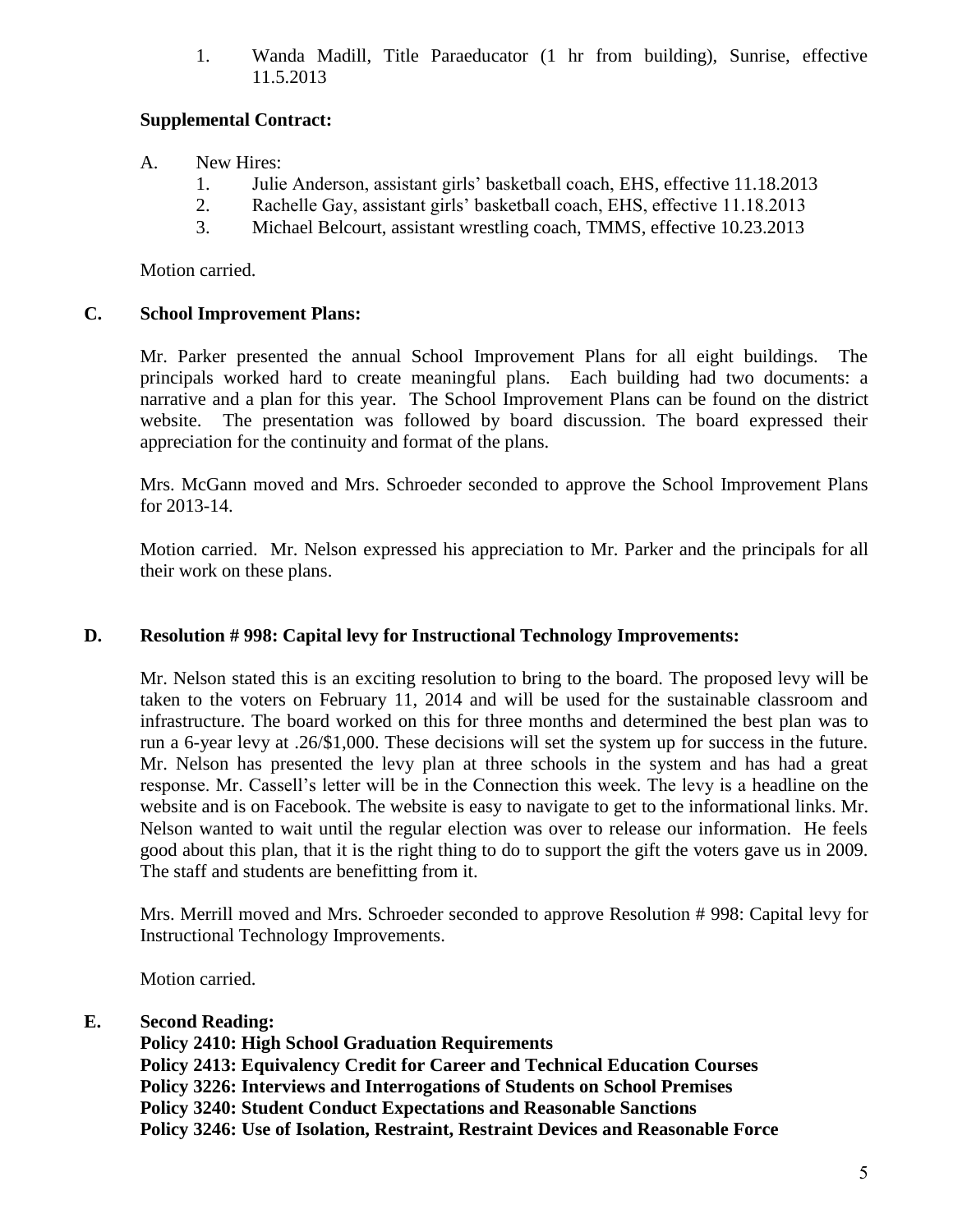# **Policy 3412: Automated External Defibrillators (AED) Policy 4260: Use of School Facilities**

Mr. Nelson presented seven policies for second reading and board action. These were discussed at the last meeting. The district is ready to implement these policies with board approval tonight.

Mrs. McGann moved and Mrs. Schroeder seconded to approve the changes to policies 2410, 2413, 3226, 3240, 3246, 3412, and 4260 as presented.

Motion carried.

### **D. General Fund Report:**

Mr. Madden presented the final general fund report for 2012-13. 92.31% of the 2012-13 budget has been expended with 99.15% of revenues received. Mr. Madden shared graphs depicting the revenue and expenditure history.

The beginning of the year fund balance was \$7,000,994.70. Total resources available: \$49,098,473.75. Expenditures to date: \$41,282,880.43. Reserved grant carry-over: \$200,000.00; reserved inventory – commodities carried over: \$28,818.00; reserve of 5% per board policy: \$2,201,016.21; and Capital Projects: \$212,522.00. Unreserved ending fund balance: \$5,173,237.11. This is a healthy fund balance and a healthy fiscal position. Mrs. Merrill: reserve for turf replacement, can that be labeled the same as the others so the public can see it's a dedicated fund. Tim: can add that to say it's dedicated to the stadium.

Capital Projects beginning fund balance was \$341,819.99 with an ending balance of \$556,848.76.

The Debt Service Fund beginning fund balance was \$3,138,966.95 with an ending balance of \$3,276,278.81.

ASB Fund beginning fund balance was \$306,561.85 with an ending balance of \$347,251.73.

Transportation Fund beginning fund balance was \$199,100.05 with an ending balance of \$171,410.05.

Mr. Cassell asked Mr. Nelson if an executive session was necessary. Mr. Nelson stated that no executive session was needed.

### **V — EXECUTIVE SESSION**

No need for an executive session.

### **VI — BOARD PROCESS DEBRIEF**

The board debriefed the meeting.

Mr. Cassell confirmed that everyone had plans in place to attend the WSSDA Conference.